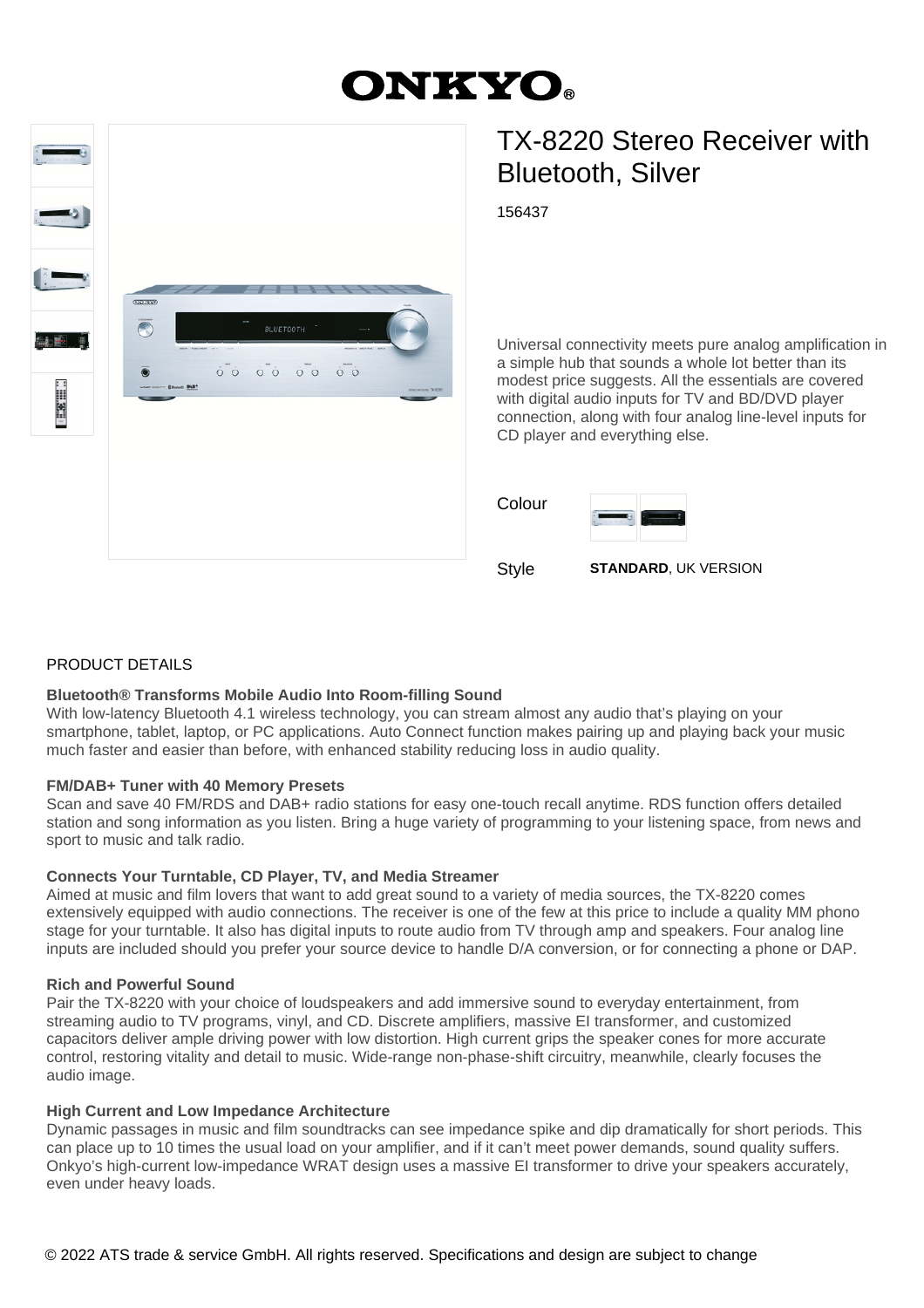#### **A/B Speaker Posts for Multi-room Audio**

TX-8220 features two sets of speaker posts enabling connection of two pairs of speakers. The receiver is designed to drive either a single pair of speakers rated at 4–16 , or two pairs of 8–16 speakers, allowing you to enjoy the same audio source in two rooms at once, or to easily switch between two sets of speakers.

#### **Bass, Treble, and Balance Controls**

Bass, treble, and balance buttons are useful for adjusting the tone characteristics of your music for satisfying response with any speaker type. Carefully designed tone circuits—which some receivers don't include—let you personalize sound to taste with no perceived loss in audio quality.

For more specifications, see the datasheet in the downloads tab.

#### **Highlights**

- 100 W/Ch Hi-Current Amplification System
- Bluetooth® Audio Streaming Technology for almost any device
- DAB+ and FM/RDS Radio Tuners with 40 station presets
- MM Phono, Analog, and Digital Audio Inputs
- Hi-Current Discrete Amplification System

#### **Supplied Accessories**

- Indoor FM/DAB+ antenna
- Instruction manual
- Remote controller
- AAA (R03) batteries x 2

#### **Specs**

| <b>Product Attributes</b>           |                         |
|-------------------------------------|-------------------------|
| EAN:                                | 4573211153170           |
| Manufacturer number:                | TX-8220(S)MMP           |
| Product weight:                     | 7.28 kilograms          |
| <b>Radio Reception</b>              |                         |
| Reception type                      | <b>FM</b><br>DAB+<br>AM |
| Presets:                            | 40                      |
| Radio frequency (FM)                | 87.5-108                |
| <b>Audio Inputs</b>                 |                         |
| Phono (MM):                         | 1                       |
| Input level & impedance phono (MM): | 10 mV/50 k              |
| RCA:                                | 4                       |
| Input level & impedance RCA:        | 450 mV/40 k             |
| Wireless:                           | <b>Bluetooth</b>        |